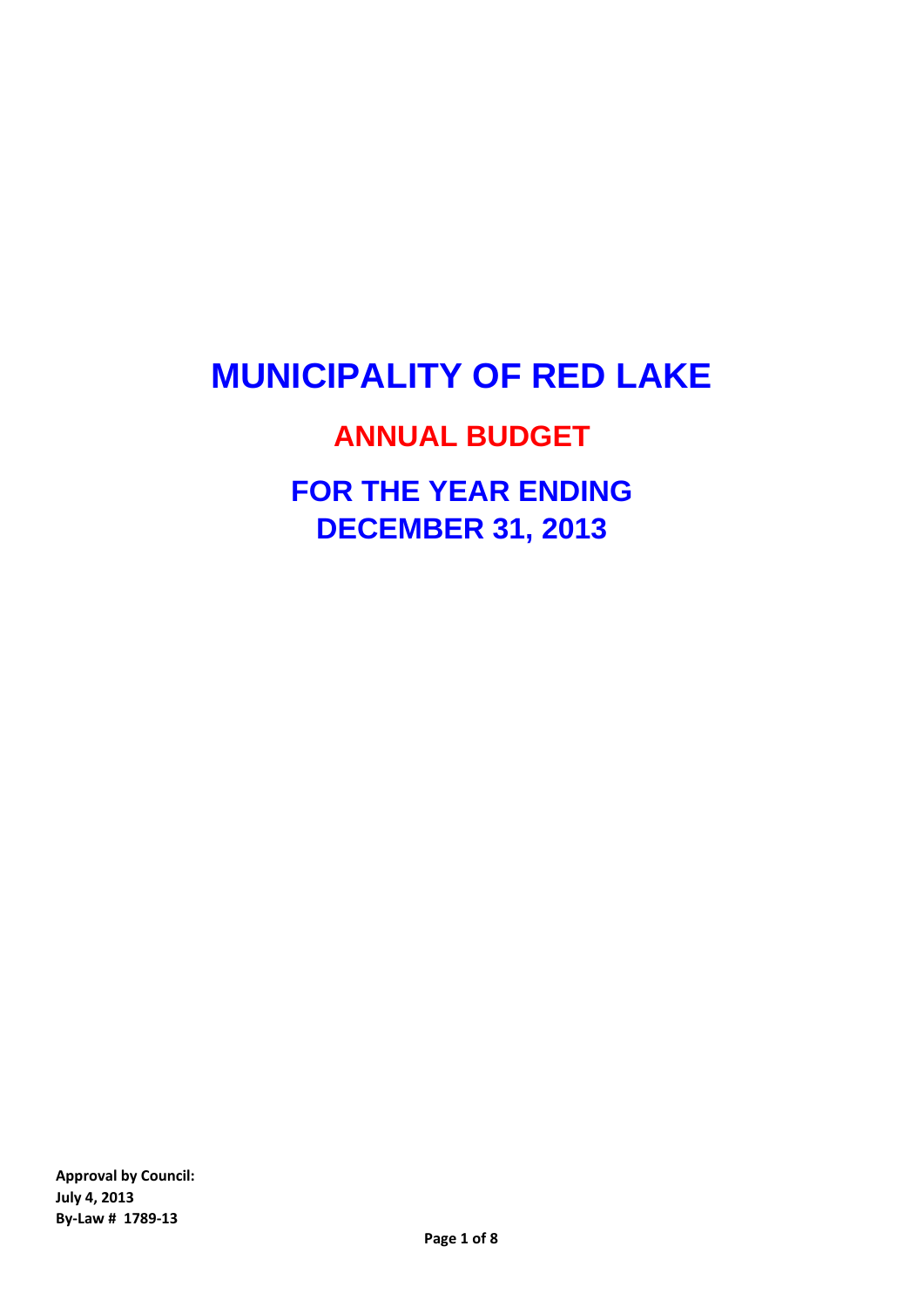#### **MUNICIPALITY OF RED LAKE ANNUAL BUDGET FOR THE YEAR ENDING DECEMBER 31, 2013**

| <b>REVENUE</b>                     | 2013             |      | 2012       |
|------------------------------------|------------------|------|------------|
| <b>OPERATING</b>                   | \$<br>21,074,277 | \$   | 15,104,075 |
| <b>CAPITAL</b>                     | 1,126,274        |      | 8,368,273  |
| <b>TERM DEBT PROCEEDS</b>          | 0                |      | 2,489,398  |
| <b>RESERVE AND FUNDS TRANSFERS</b> | 871,756          |      | 237,316    |
| (From Sheet 2)                     |                  |      |            |
| <b>TOTAL REVENUE</b>               | 23,072,307       |      | 26,199,062 |
| <b>EXPENDITURES</b>                |                  |      |            |
| <b>CAPITAL</b>                     | 6,598,029        |      | 9,939,665  |
| (From Sheet 3)                     |                  |      |            |
| <b>OPERATING</b>                   | 16,473,807       |      | 16,258,407 |
| (From Sheet 4)                     |                  |      |            |
| <b>TOTAL EXPENDITURES</b>          | 23,071,836       |      | 26.198.072 |
| <b>PROJECTED SURPLUS (DEFICIT)</b> | \$<br>471        | - \$ | 990        |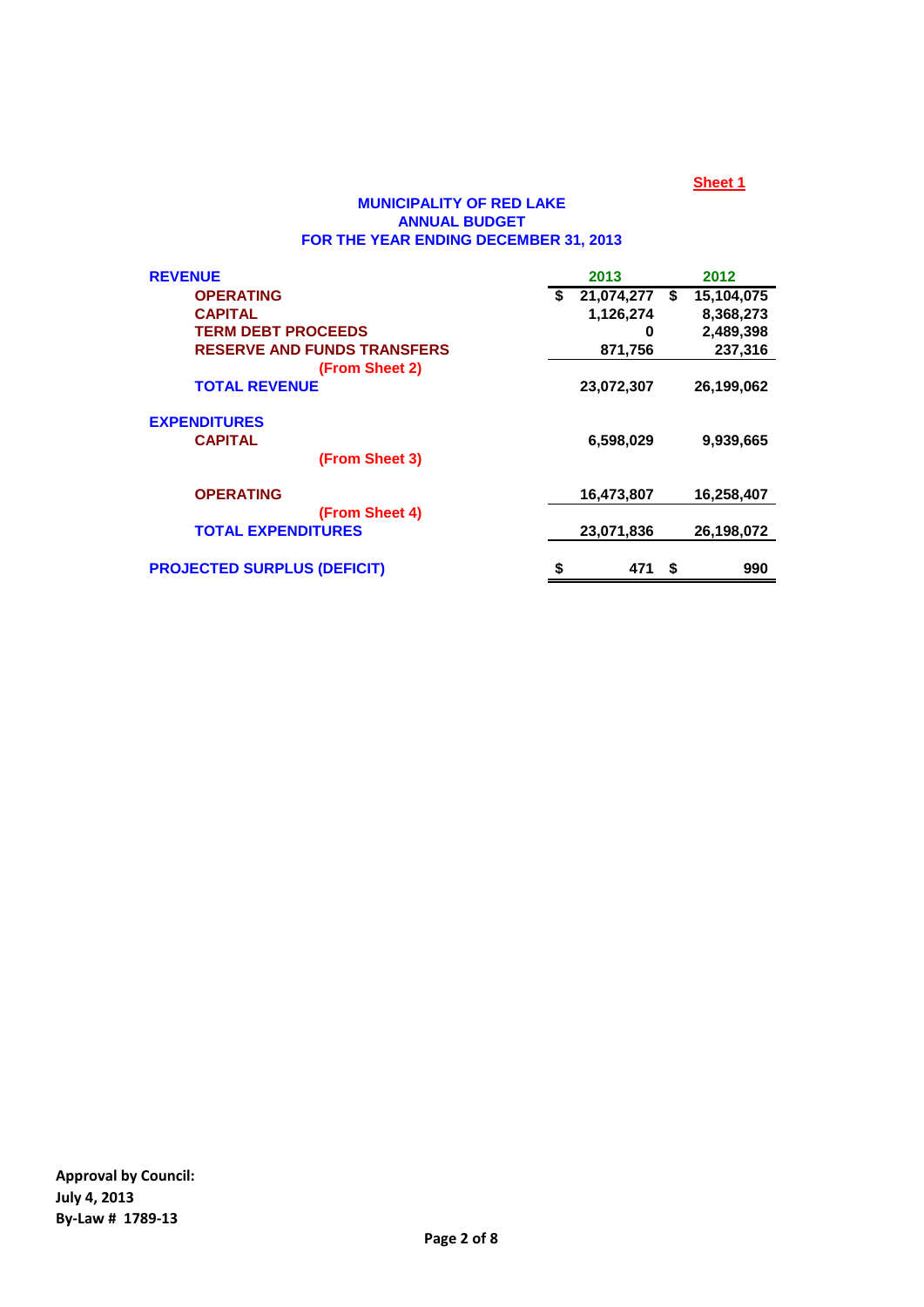#### **MUNICIPALITY OF RED LAKE REVENUE BUDGET FOR THE YEAR ENDING DECEMBER 31, 2013**

| <b>REVENUE</b>                       | 2013             | 2012                       |
|--------------------------------------|------------------|----------------------------|
| <b>TAXATION</b>                      |                  |                            |
| <b>Taxation</b>                      | \$<br>7,451,863  | $\sqrt[6]{3}$<br>6,514,269 |
| <b>Taxation Adjustments</b>          | (210,000)        | (50,000)                   |
| <b>Grants In Lieu of Taxation</b>    | 356,634          | 207,092                    |
|                                      | 7,598,497        | 6,671,361                  |
| <b>OPERATING GRANTS</b>              |                  |                            |
| <b>Ontario Conditional Grants</b>    | 2,299,666        | 2,429,238                  |
| <b>KDSB Funding</b>                  | 817,832          | 715,652                    |
| <b>Canada Conditional Grants</b>     | 0                | 0                          |
|                                      | 3,117,498        | 3,144,890                  |
| <b>CAPITAL GRANTS</b>                |                  |                            |
| <b>Ontario Conditional Grants</b>    | 250,000          | 5,069,585                  |
| <b>Canada Conditional Grants</b>     | 428,035          | 3,273,688                  |
| <b>Federal Gas Tax Funding</b>       | 448,239          | 25,000                     |
|                                      | 1,126,274        | 8,368,273                  |
| <b>OTHER OPERATING REVENUE</b>       |                  |                            |
| <b>User Fees and Charges</b>         | 4,757,897        | 4,463,844                  |
| <b>Licenses and Permits</b>          | 122,485          | 92,780                     |
| <b>Recreation</b>                    | 160,650          | 131,200                    |
| <b>Donations</b>                     | 5,000,000        | 0                          |
| <b>Service Charges and Penalties</b> | 175,000          | 169,000                    |
| <b>Investment</b>                    | 42,250           | 6,000                      |
| <b>Municipal Asset Sales</b>         | 100,000          | 425,000                    |
|                                      | 10,358,282       | 5,287,824                  |
| <b>TOTAL OPERATING REVENUE</b>       | 22,200,551       | 23,472,348                 |
| <b>PROCEEDS FROM LONG TERM DEBT</b>  | 0                | 2,489,398                  |
| <b>RESERVE AND FUND TRANSFERS</b>    |                  |                            |
| <b>Capital Reserve</b>               | 142,076          | 227,316                    |
| <b>Operating Reserve</b>             | 729,680          | 10,000                     |
| <b>Trust Fund</b>                    | 0                | 0                          |
|                                      | 871,756          | 237,316                    |
|                                      |                  |                            |
| <b>TOTAL OPERATING FUNDS</b>         | \$<br>23,072,307 | \$<br>26,199,062           |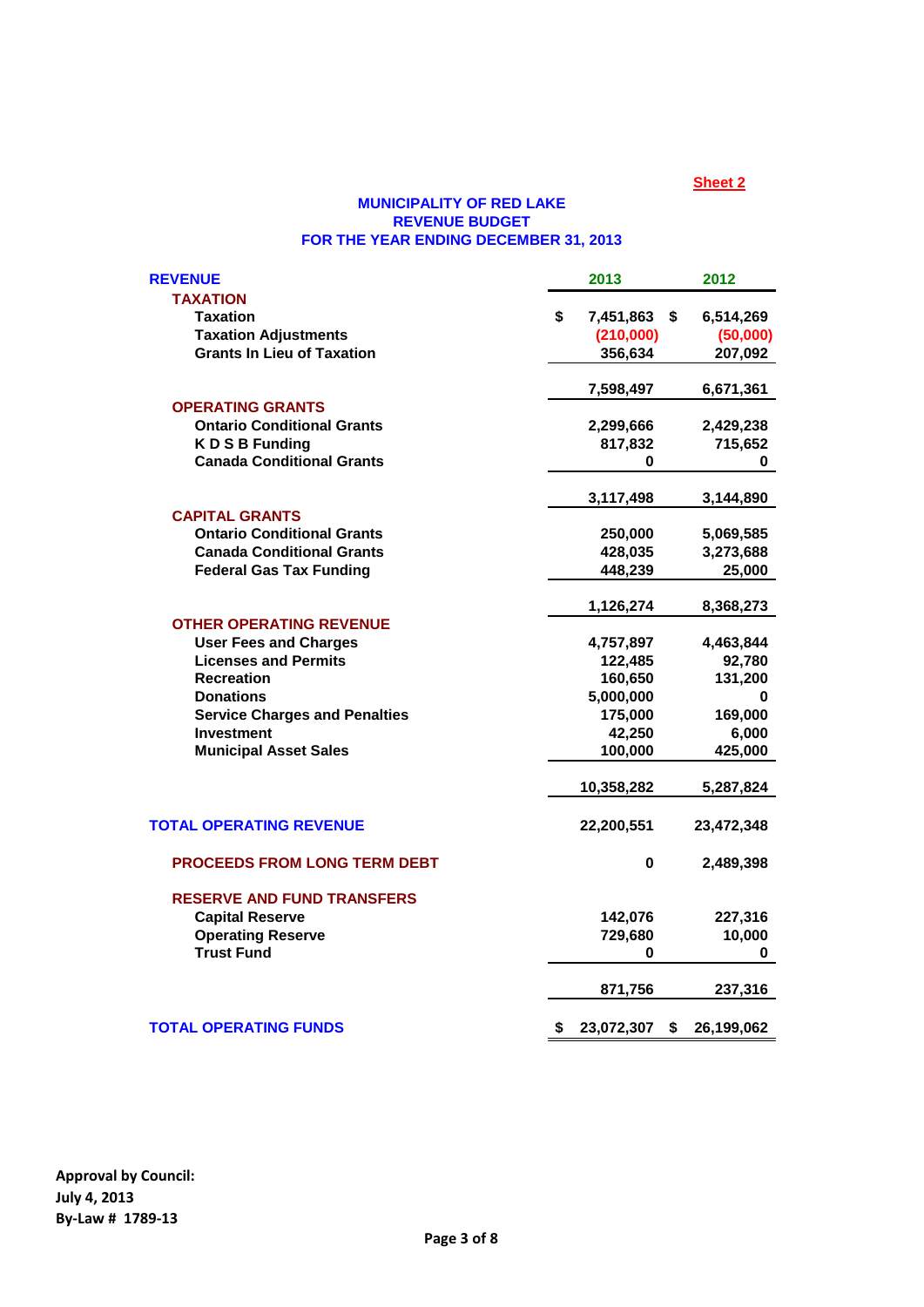#### **MUNICIPALITY OF RED LAKE CAPITAL FUND BUDGET FOR THE YEAR ENDING DECEMBER 31, 2013**

| <b>CAPITAL EXPENDITURES</b>           |   | 2013      |                         | 2012      |
|---------------------------------------|---|-----------|-------------------------|-----------|
| <b>Administration</b>                 | S | 154,565   | $\overline{\mathbf{s}}$ | 40,688    |
| <b>Fire Department</b>                |   | 49,809    |                         | 340,390   |
| <b>Public Works</b>                   |   | 190,525   |                         | 432,926   |
| <b>Airport</b>                        |   | 170,111   |                         | 384,176   |
| <b>Clinic</b>                         |   | 5,250,000 |                         | o         |
| <b>Cochenour Hall</b>                 |   | 15,000    |                         | o         |
| <b>Community Center</b>               |   | 67,127    |                         | o         |
| <b>By-Law</b>                         |   | 92,794    |                         | 44,100    |
| <b>Building and Planning Division</b> |   | 0         |                         | 1,800     |
| <b>Facilities</b>                     |   | 0         |                         | 30,373    |
| <b>Municipal Building</b>             |   | 77,108    |                         | 7,155     |
| <b>Water Treatment Plant</b>          |   | 0         |                         | 304,000   |
| <b>Arena</b>                          |   | 11,420    |                         | 0         |
| <b>Waste Disposal Site</b>            |   | 178,785   |                         | 281,000   |
| <b>Docks</b>                          |   | 0         |                         | o         |
| <b>Heritage Center</b>                |   | 49,363    |                         | O         |
| Library                               |   | 14,094    |                         | 32,550    |
| <b>Ferry</b>                          |   | 0         |                         | 0         |
| <b>Beaches</b>                        |   | 15,815    |                         | 3,800     |
| <b>Ballfields</b>                     |   | 0         |                         | 0         |
| <b>Outdoor Rinks</b>                  |   | 0         |                         | ŋ         |
| <b>Parks</b>                          |   | 4,375     |                         | 37,800    |
| <b>Sanitary Sewer</b>                 |   | 30,000    |                         | 79,500    |
| <b>Cemeteries</b>                     |   | 2,500     |                         | 7,980     |
| <b>Recreation</b>                     |   | 30,138    |                         | 3,550     |
| <b>Dog Pound</b>                      |   | 0         |                         | 0         |
| <b>Child Care</b>                     |   | 3,700     |                         | 13,500    |
| <b>Economic Development</b>           |   | 0         |                         | O         |
| <b>Property Development</b>           |   | 190,800   |                         | 7,894,377 |
| TOTAL CAPITAL EXPENDITURES            |   | 6,598,029 | \$                      | 9,939,665 |
| (To Sheet 1)                          |   |           |                         |           |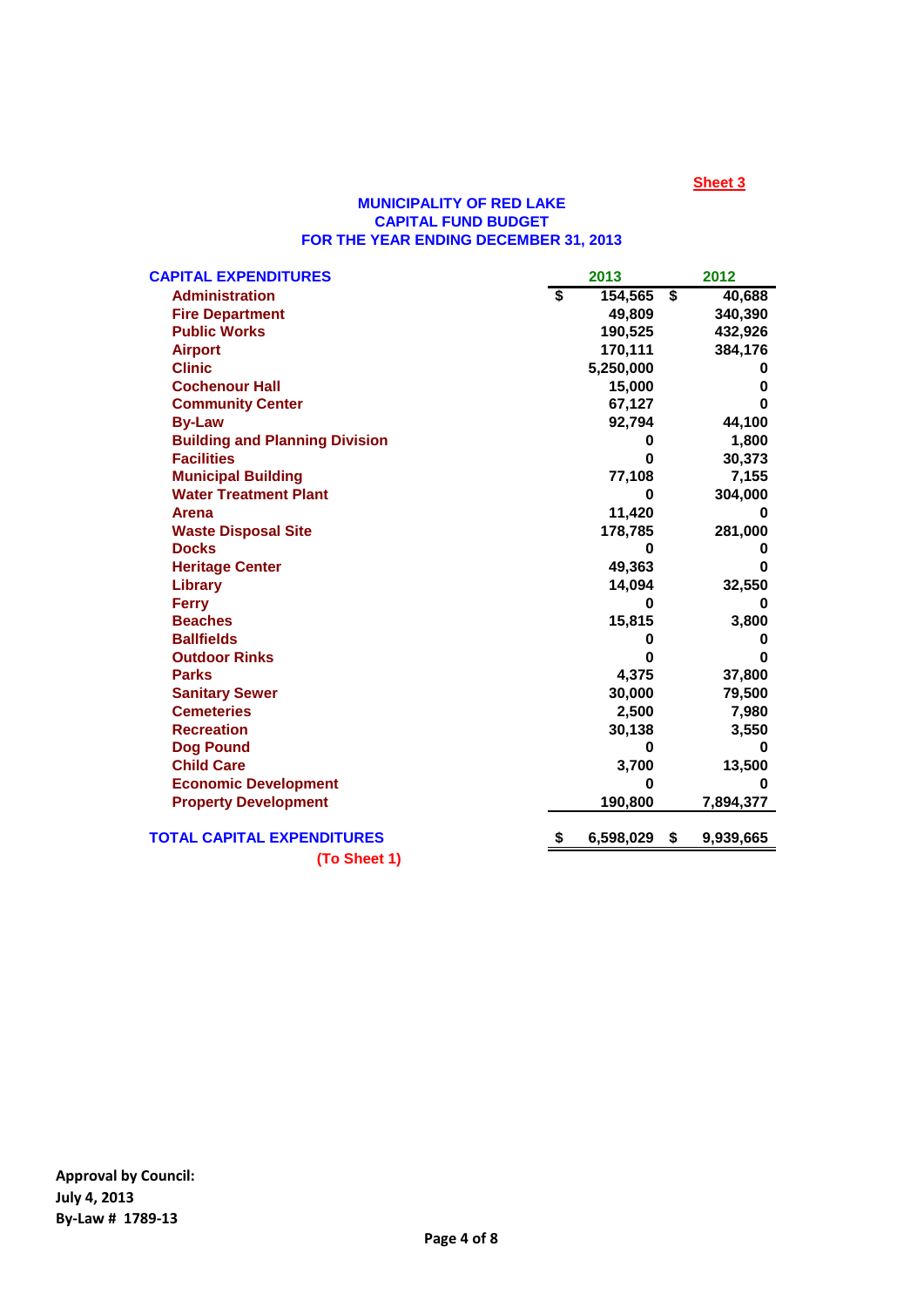#### **MUNICIPALITY OF RED LAKE OPERATING FUND BUDGET FOR THE YEAR ENDING DECEMBER 31, 2013**

| <b>OPERATING EXPENDITURES</b>                      |                         | 2013             | 2012        |
|----------------------------------------------------|-------------------------|------------------|-------------|
| <b>Administration</b>                              | $\overline{\mathbf{s}}$ | \$<br>1,535,896  | 1,368,770   |
| <b>Council</b>                                     |                         | 195,011          | 237,498     |
| <b>Fire Department</b>                             |                         | 602,638          | 627,761     |
| <b>Police</b>                                      |                         | 2,103,488        | 2,070,272   |
| <b>By-Law</b>                                      |                         | 101,205          | 111,860     |
| <b>Public Works--Operations and Transportation</b> |                         | 3,122,595        | 3,065,624   |
| <b>Health and Safety</b>                           |                         | 137,384          | 30,131      |
| <b>Operations Superintendent</b>                   |                         | 122,647          | 126,744     |
| <b>Public Works--Environment Health</b>            |                         | 4,153,420        | 4,290,947   |
| <b>Public Health</b>                               |                         | 192,165          | 192,165     |
| <b>Health Committee</b>                            |                         | 21,769           | 21,250      |
| <b>Ambulance</b>                                   |                         | 322,889          | 295,407     |
| <b>Homeless Shelter</b>                            |                         | 20,000           | 20,000      |
| <b>Social Housing</b>                              |                         | 341,825          | 288,173     |
| <b>Ontario Works</b>                               |                         | 119,726          | 133,036     |
| <b>Assistance to Aged Persons</b>                  |                         | 378,270          | 370,853     |
| <b>Child Care Assistance</b>                       |                         | 44,907           | 41,961      |
| <b>Pioneer Club</b>                                |                         | $\bf{0}$         | 658         |
| <b>Child Care Services</b>                         |                         | 1,559,300        | 1,558,312   |
| <b>Recreation Programs</b>                         |                         | 186,646          | 183,230     |
| <b>Facilities</b>                                  |                         | 1,582,723        | 1,669,869   |
| <b>Building Division</b>                           |                         | 110,809          | 117,312     |
| <b>Planning Division</b>                           |                         | 145,910          | 146,307     |
| <b>Economic Development</b>                        |                         | 118,660          | 121,199     |
| <b>Property Development</b>                        |                         | 494,964          | 400,409     |
| <b>Airport</b>                                     |                         | 1,360,087        | 1,258,261   |
| <b>TOTAL OPERATING EXPENDITURES</b>                |                         | 19,074,933       | 18,748,009  |
| <b>Less: Amortization of Capital Assets</b>        |                         | (2,601,126)      | (2,489,602) |
| (From Sheet 5)                                     |                         |                  |             |
| <b>NET OPERATING EXPENDITURES</b>                  | \$                      | 16,473,807<br>\$ | 16,258,407  |
| (To Sheet 1)                                       |                         |                  |             |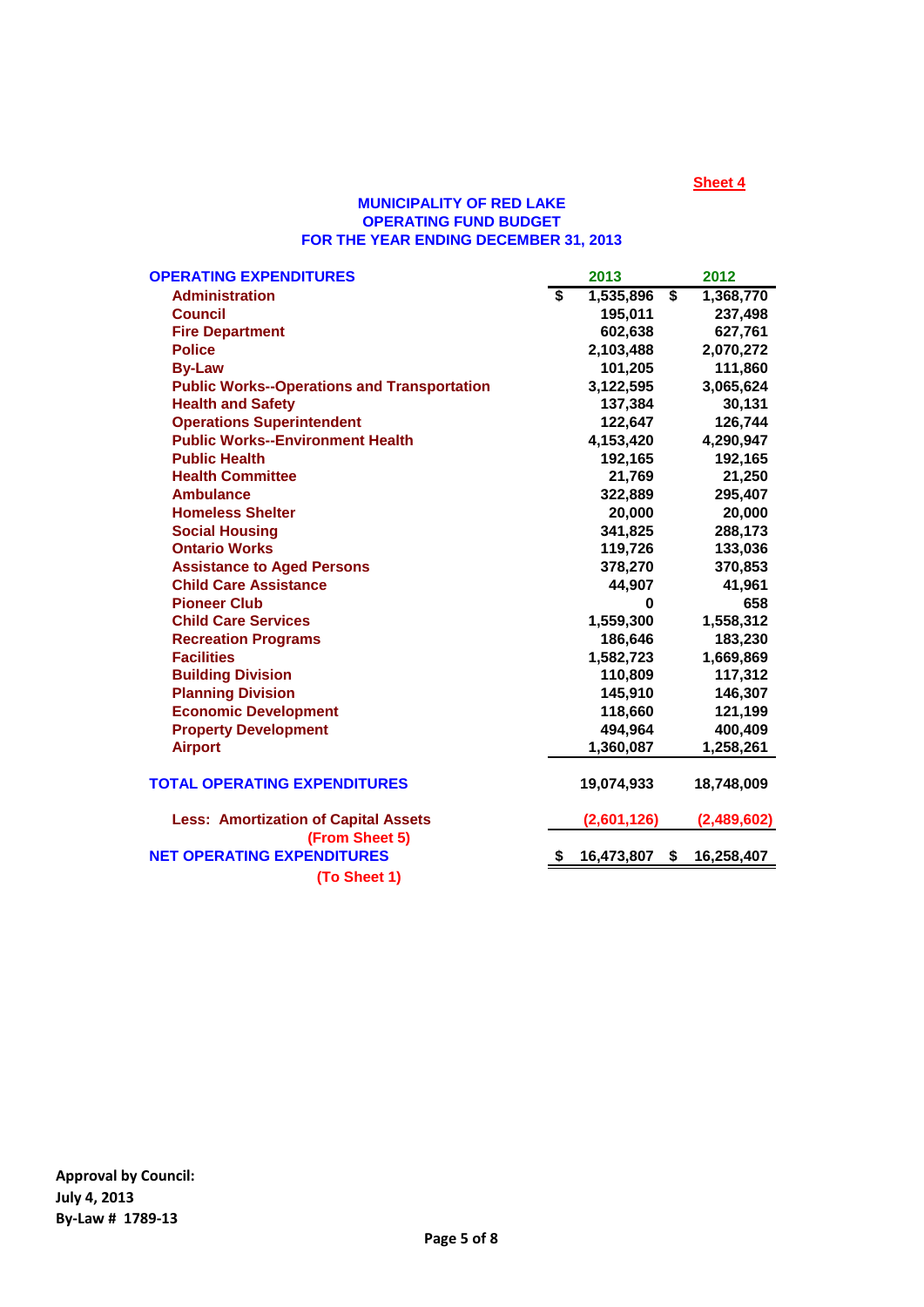#### **MUNICIPALITY OF RED LAKE AMORTIZATION OF CAPITAL ASSETS FOR THE YEAR ENDING DECEMBER 31, 2013**

| <b>OPERATING EXPENDITURES</b>                      | 2013      |     | 2012      |
|----------------------------------------------------|-----------|-----|-----------|
| <b>Administration</b>                              | \$<br>25  | \$  |           |
| <b>Council</b>                                     | 0         |     | O         |
| <b>Fire Department</b>                             | 95,043    |     | 98,542    |
| <b>Police</b>                                      | o         |     |           |
| <b>By-Law</b>                                      | Ω         |     | O         |
| <b>Public Works--Operations and Transportation</b> | 865,332   |     | 841,183   |
| <b>Health and Safety</b>                           |           |     |           |
| <b>Operations Superintendent</b>                   | Ω         |     | O         |
| <b>Public Works--Environment Health</b>            | 879,114   |     | 864,221   |
| <b>Public Health</b>                               | O         |     |           |
| <b>Health Committee</b>                            | 0         |     | 0         |
| <b>Ambulance</b>                                   | 0         |     | 0         |
| <b>Homeless Shelter</b>                            | 0         |     | 0         |
| <b>Ontario Works</b>                               | 0         |     | 0         |
| <b>Assistance to Aged Persons</b>                  | 0         |     | 0         |
| <b>Child Care Assistance</b>                       | 0         |     | 0         |
| <b>Social Housing</b>                              | O         |     | O         |
| <b>Child Care Services</b>                         | 69,974    |     | 75,424    |
| <b>Recreation Programs</b>                         | Ω         |     | o         |
| <b>Facilities</b>                                  | 273,379   |     | 278,124   |
| <b>Building Division</b>                           | 5,360     |     | 4,084     |
| <b>Planning Division</b>                           |           |     |           |
| <b>Economic Development</b>                        | 0         |     | O         |
| <b>Property Development</b>                        | 35,097    |     | 34,684    |
| <b>Airport</b>                                     | 377,801   |     | 293,340   |
| TOTAL AMORTIZATION OF CAPITAL ASSETS               | 2,601,126 | -\$ | 2,489,602 |
| (To Sheet 4)                                       |           |     |           |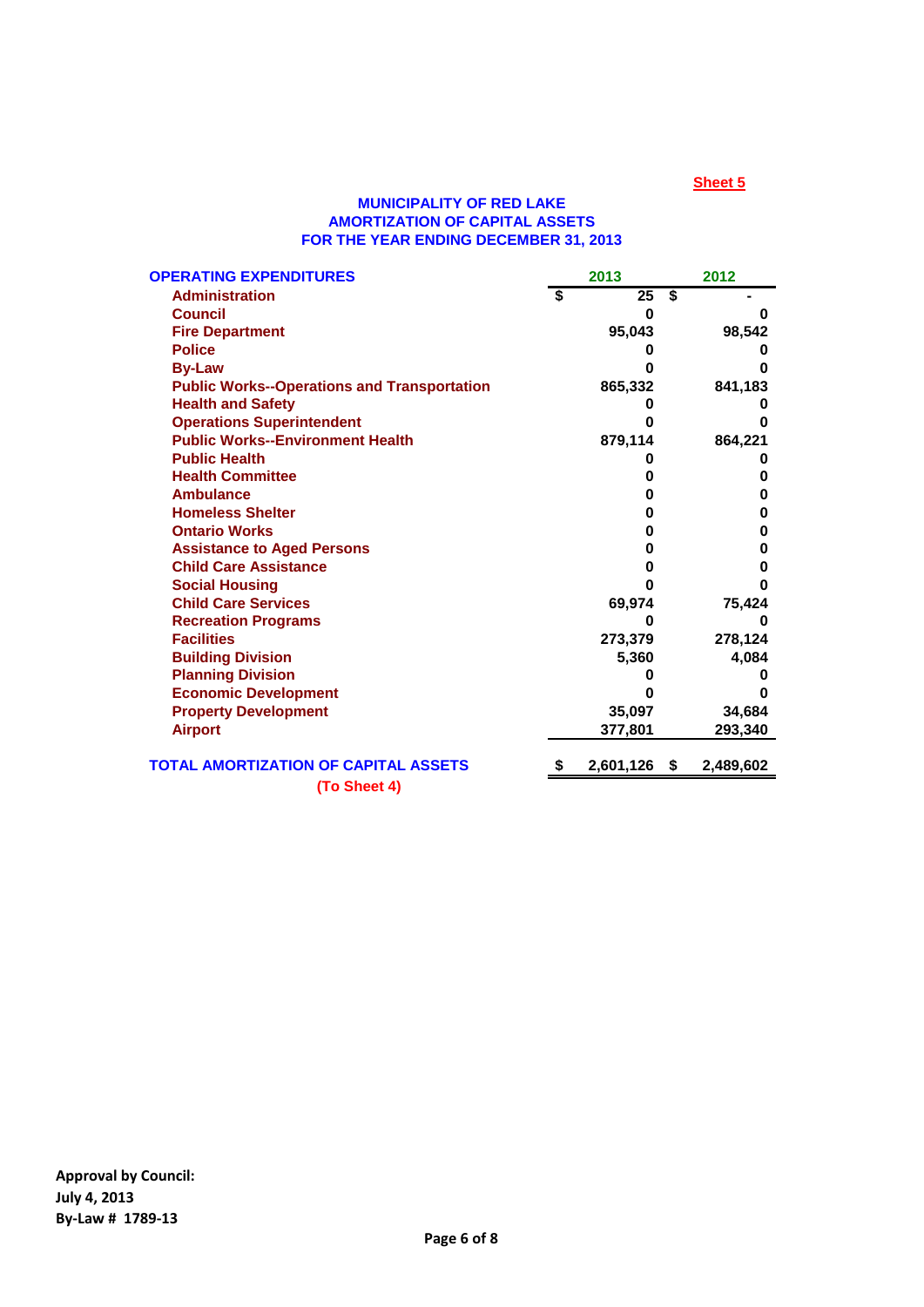#### **MUNICIPALITY OF RED LAKE PRINCIPLE REPAYMENT OF LONG TERM DEBT FOR THE YEAR ENDING DECEMBER 31, 2013**

|                                                    | 2013            |                             | 2012      |
|----------------------------------------------------|-----------------|-----------------------------|-----------|
| <b>Administration</b>                              | \$<br>21,789    | $\overline{\boldsymbol{s}}$ | 17,710    |
| <b>Council</b>                                     | 0               |                             | o         |
| <b>Fire Department</b>                             | 146,208         |                             | 117,190   |
| <b>Police</b>                                      |                 |                             |           |
| <b>By-Law</b>                                      | 3,760           |                             | n         |
| <b>Public Works--Operations and Transportation</b> | 586,132         |                             | 533,701   |
| <b>Health and Safety</b>                           |                 |                             | o         |
| <b>Operations Superintendent</b>                   | n               |                             | O         |
| <b>Public Works--Environment Health</b>            | 778,487         |                             | 706,662   |
| <b>Public Health</b>                               |                 |                             | o         |
| <b>Health Committee</b>                            | 0               |                             | 0         |
| <b>Ambulance</b>                                   | 0               |                             | 0         |
| <b>Homeless Shelter</b>                            | 0               |                             | 0         |
| <b>Ontario Works</b>                               | 0               |                             | 0         |
| <b>Assistance to Aged Persons</b>                  | 0               |                             | 0         |
| <b>Child Care Assistance</b>                       | 0               |                             | 0         |
| <b>Social Housing</b>                              | Λ               |                             | 0         |
| <b>Child Care Services</b>                         | 68,904          |                             | 67,753    |
| <b>Recreation Programs</b>                         | 824             |                             | ŋ         |
| <b>Facilities</b>                                  | 86,594          |                             | 77,524    |
| <b>Building Division</b>                           | 1,662           |                             | 1,508     |
| <b>Planning Division</b>                           |                 |                             | o         |
| <b>Economic Development</b>                        |                 |                             | O         |
| <b>Property Development</b>                        | 320,452         |                             | 247,966   |
| <b>Airport</b>                                     | 180,441         |                             | 141,521   |
|                                                    | \$<br>2,195,253 | \$                          | 1,911,535 |